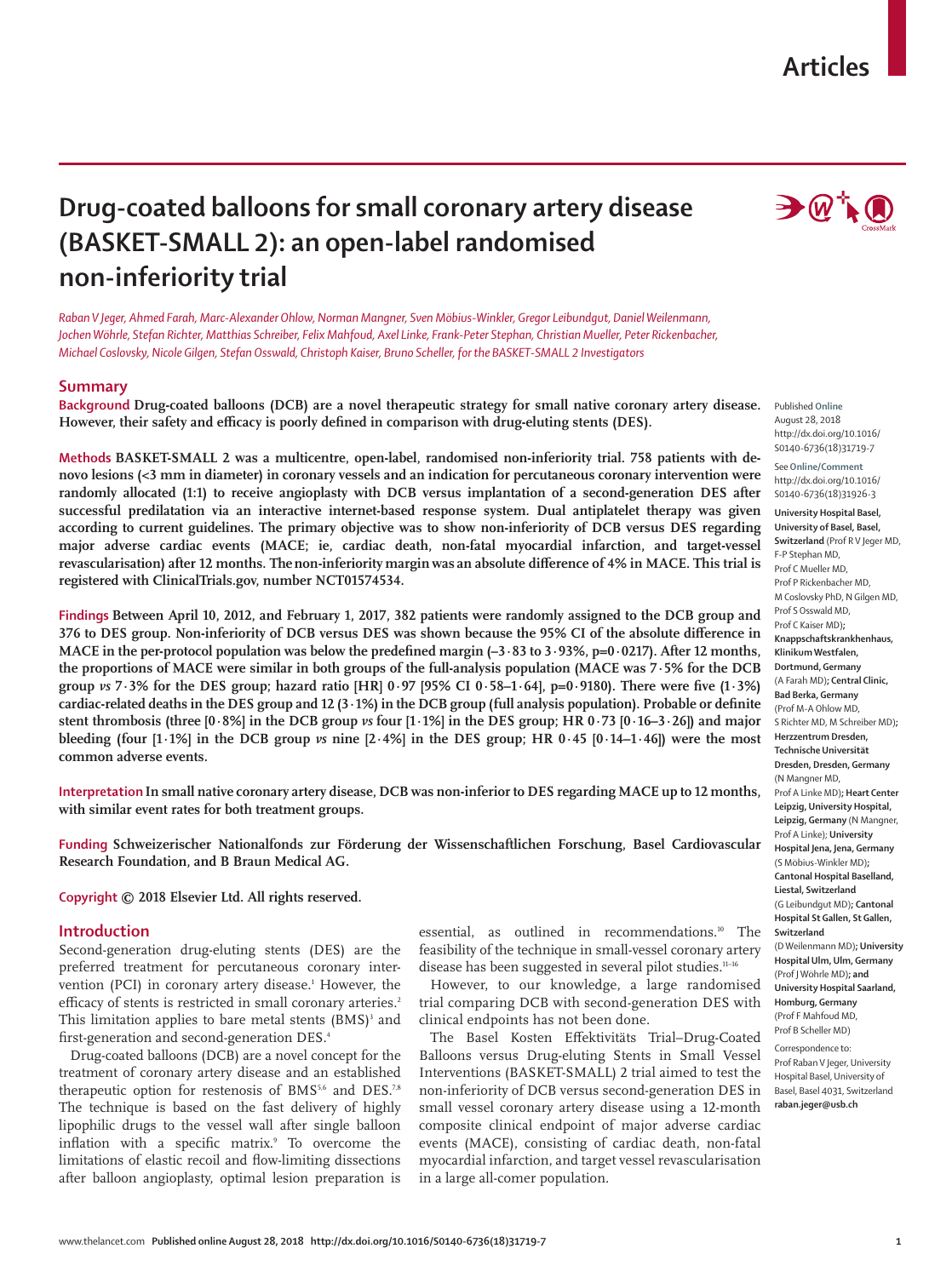## **Research in context**

#### **Evidence before this study**

Second-generation drug-eluting stents (DES) are the standard treatment for coronary artery disease. However, their efficacy is restricted in small coronary arteries because of increased event rates compared with larger vessel sizes. Drug-coated balloons (DCB) are an established treatment option for in-stent restenosis in bare metal stents and DES, but there is scarce evidence about the efficacy and safety of DCB in native small coronary artery disease. Advantages of DCB include the potential for favourable vascular remodelling after angioplasty in the absence of a stent, the theoretical absence of any stent thrombosis, and the option of shortening dual antiplatelet therapy to only 4 weeks. Besides non-randomised data, only two small, randomised controlled trials have been done in this field, using angiographic endpoints and first-generation DES as comparators.

#### **Added value of this study**

BASKET-SMALL 2 is a pivotal multicentre randomised controlled study in a large all-comer population and shows the

## **Methods**

See **Online** for appendix

## **Study design**

BASKET-SMALL 2 is an investigator-initiated, prospective, randomised, multicentre, open-label, non-inferiority trial. $\mathbb{I}^7$  The trial was done at 14 participating centres (appendix). The trial was done in accordance with the Declaration of Helsinki and Good Clinical Practice guidelines, and the protocol (appendix) was approved by the ethics committees in all participating centres.

### **Participants**

All patients with an indication for PCI either due to acute coronary syndrome, chronic angina pectoris, or silent ischemia, and angiographic lesions in native coronary arteries with a diameter of 2 mm to less than 3 mm were eligible for enrolment. However, randomisation was only possible if predilatation of the lesion with an angioplasty balloon was successful—ie, if an acceptable angiographic result was obtained (no higher-grade dissections National Heart, Lung, and Blood Institute grade C to  $F$ ,<sup>18</sup> no decreased blood flow (thrombolysis in myocardial infarction score  $\leq 2$ ), or no residual stenosis >30%) according to consensus group recommendations.<sup>10</sup> Exclusion criteria were concomitant PCI of large lesions of at least 3 mm in diameter in the same epicardial coronary artery, PCI of in-stent restenosis, life expectancy of less than 12 months, pregnancy, enrolment in another randomised trial for coronary intervention, or inability to give informed consent. All patients gave written informed consent before the intervention started. In urgent cases when the intervention could not be postponed, oral consent was given before the intervention started. Oral consent was documented by a second medical person not involved in the trial; written informed consent was given after the intervention.

non-inferiority of DCB versus second-generation DES in the treatment of lesions in coronary arteries of less than 3 mm in diameter regarding major adverse cardiac events at 12 months. After successful predilatation of the lesion with a standard balloon, 758 patients were randomly assigned to one of the two treatment groups. The findings show that the use of DCB in small vessel coronary artery disease is safe if an acceptable angiographic result can be obtained after successful predilatation.

## **Implications of all the available evidence**

A stent-free treatment of coronary artery disease with DCB is safe if an acceptable angiographic result can be obtained after predilatation of the lesion. To date, the technique is restricted to small coronary arteries, but might be expanded to larger vessel sizes with future research.

## **Randomisation and masking**

We used an interactive internet-based response system to randomly assign participants (1:1) to receive either angioplasty with DCB or implantation of a secondgeneration DES after successful predilatation.

This trial was open-label; therefore, participants or investigators were not masked to the treatment.

#### **Procedures**

Participants in the DCB group received the paclitaxelcoated balloon SeQuent Please (B Braun Melsungen AG, Melsungen, Germany), and those in the DES group received one of two second-generation DES: the everolimus-eluting Xience stent (Abbott Vascular, Santa Clara, CA, USA) or the paclitaxel-eluting Taxus Element stent (Boston Scientific, Natick, MA, USA). The study was started with Taxus Element as the comparator (to ensure that devices with similar agents were used), but later (between June 19, 2013, and Jan 24, 2014) had to be continued with Xience because the initial stent became unavailable.17 The sample size was increased to conform to the different efficacy of the two DES. PCI was done strictly in accordance with established guidelines.<sup>10</sup> Specifically, the DCB, which had to be 2–3 mm longer on each side than the predilatation balloon, was inflated at nominal pressure for a minimal time of 30 s. In cases with flow-limiting dissections or residual angiographically significant stenosis (ie, >30% stenosis) after DCB treatment, additional spot stenting avoiding geographical mismatch was allowed. PCI was done under dual antiplatelet therapy with acetylsalicylic acid (100 mg per day) and either a thienopyridine (clopidogrel [75 mg per day] or prasugrel [10 mg per day]) or ticagrelor (90 mg twice per day). After PCI, dual antiplatelet therapy was continued in stable patients for 4 weeks (for DCB) or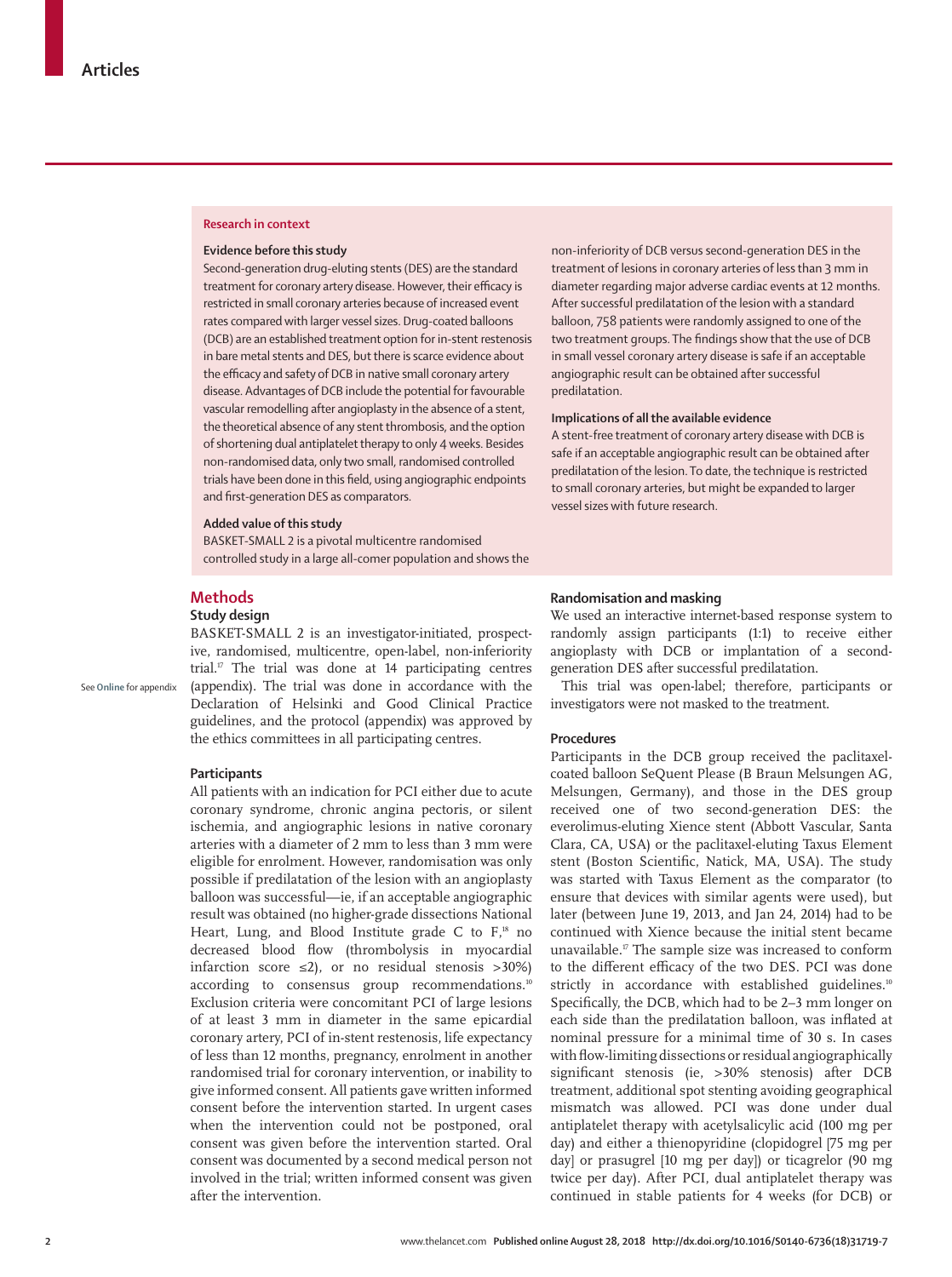6 months (for DES) and in patients with acute coronary syndrome for 12 months.<sup>19</sup> Dual antiplatelet therapy was given for 3 months in patients treated with a combination of DCB and BMS, and for 6 months in patients with DCB and DES. In patients on oral anticoagulation, we followed the guidelines,<sup>1</sup> irrespective of DCB or DES treatment.

All endpoints were adjudicated by an independent critical events committee. Follow-up was done after 6 and 12 months with structured clinical questionnaires or phone calls to assess clinical events, medication, and quality of life.

## **Outcomes**

The primary objective of this trial was to show noninferiority of DCB versus DES regarding MACE after 12 months. MACE was defined as the composite of cardiac death, non-fatal myocardial infarction, and target vessel revascularisation. Cardiac death was defined as any death that was not clearly of extracardiac origin, and myocardial infarction, according to guidelines.<sup>20</sup> Secondary endpoints were the single components of the primary endpoint, probable or definite stent thrombosis according to the Academic Research Consortium definition,<sup>21</sup> major bleeding (defined as Bleeding Academic Research Consortium type 3 to 5 bleeding), $^{22}$  and net clinical benefit (defined as the composite of MACE and major bleeding).

## **Statistical analysis**

The required sample size to show non-inferiority of DCB versus DES in the primary endpoint at 12 months was estimated to be 758 patients (appendix). This estimation was done after the comparator stents were changed (between June 19, 2013, and Jan 24, 2014) and was calculated on the basis of an expected MACE rate of 7% for DCB<sup>14</sup> and 10% for DES,<sup>23</sup> with non-inferiority established if the upper limit of the two-sided 95% CI% of the absolute risk difference was less than 4% (noninferiority margin). Because the event rates of paclitaxeleluting stents were expected to be higher than the rates of everolimus-eluting stents,<sup>24</sup> we calculated the sample size on the basis of the DES with expected lower event rates. Sample size was calculated with a resampling procedure (ie, we evaluated samples by sampling various sample sizes 9999 times from binomial distributions based on expected rates) and was set to ensure at least 90% power (1–β=0·9) at a significance level of  $\alpha$ =5%. To account for an overall dropout rate of 5%, 758 patients were needed to ensure 720 analysable patients. After the enrolment of 75% of patients, a blinded re-assessment of sample size was done, which showed that the trial could be continued without an increase in sample size.<sup>25</sup> To test for non-inferiority, the absolute difference in MACE risk at 12 months between the DCB and DES groups and the two-sided 95% CI was analysed in the per-protocol population by applying a continuity corrected modification of Wilson's score method. We used the

 $Z_{\text{cut}}$  method to calculate the p value for non-inferiority.<sup>26</sup> For sensitivity analyses, we repeated non-inferiority analyses on the full analysis population.

The full-analysis population was defined as all patients matching inclusion criteria who provided informed consent and were assigned to a treatment group. To form the per-protocol population, we excluded patients from the full-analysis population with major protocol violations (received neither DCB nor DES despite being randomised, unapproved procedures, received the opposite treatment than randomised due to complications) or patients lost to follow-up. Patients in the per-protocol population were analysed as treated. We used Cox proportional hazards models and Kaplan-Meier curves to analyse the timedependent occurrence of events; hazard ratios (HRs) are presented with 95% CI. For baseline characteristics, continuous variables are reported as mean and SD, whereas categorical variables are reported as frequency and proportion. 95% CIs presented for secondary endpoints are not adjusted for multiple testing and inferences drawn from these might be not reproducible. The primary analysis in the per-protocol population had no missing values by definition. In sensitivity analyses on the full-analysis population, we assumed no event for patients who were lost to follow-up. We analysed secondary endpoints in the full-analysis population, according to the intention-to-treat principle with patients



*Figure 1:* **Trial profile**

TIMI=thrombolysis in myocardial infarction. DCB=drug-coated balloons. DES=drug-eluting stents.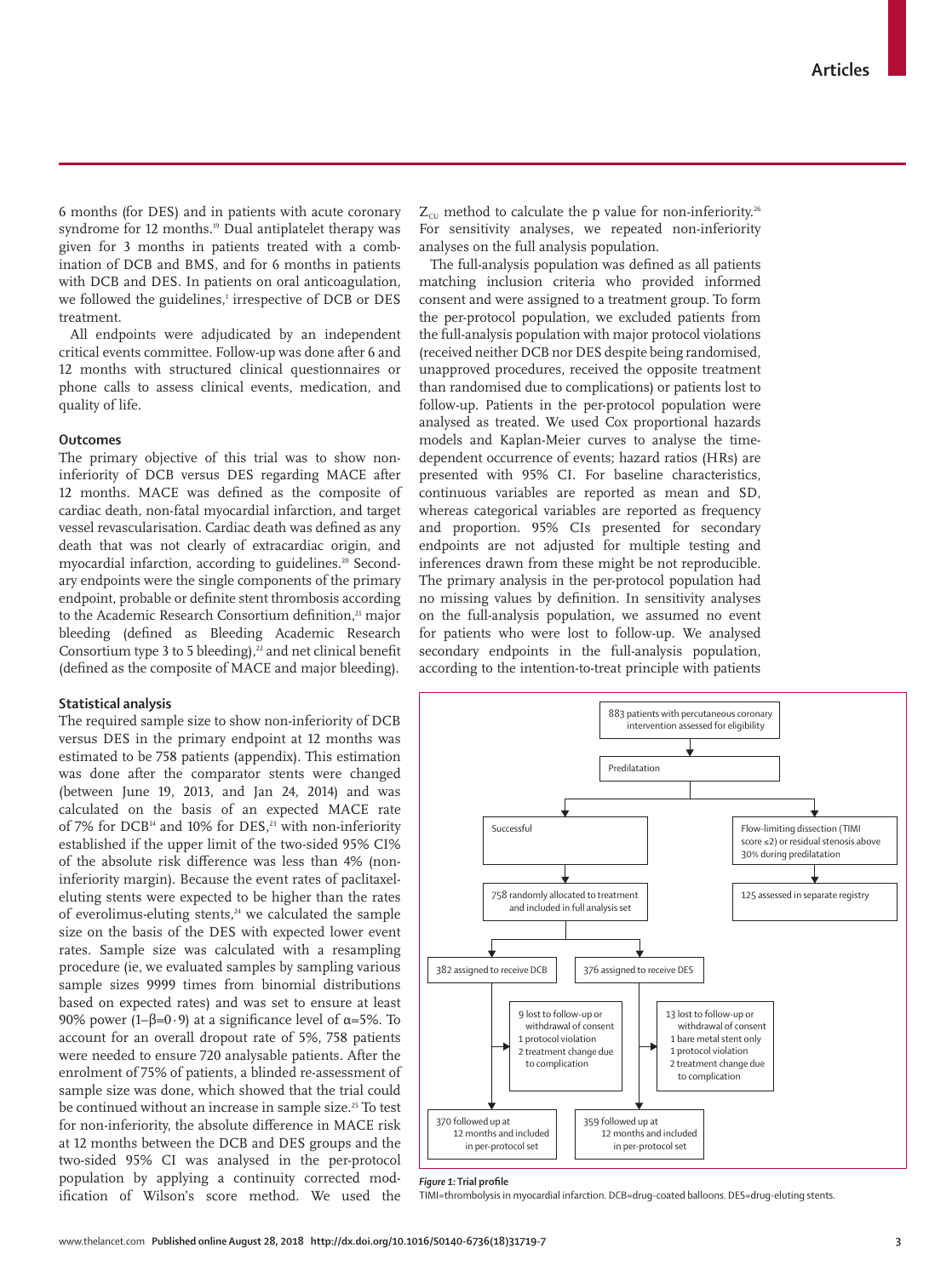|                                                                                                                                                                                                                                        | Drug-coated<br>balloon (n=382) | Drug-eluting<br>stent (n=376) |
|----------------------------------------------------------------------------------------------------------------------------------------------------------------------------------------------------------------------------------------|--------------------------------|-------------------------------|
| Mean age, years                                                                                                                                                                                                                        | 67.2(10.3)                     | 68.4(10.3)                    |
| Sex                                                                                                                                                                                                                                    |                                |                               |
| Male                                                                                                                                                                                                                                   | 295 (77%)                      | 262 (70%)                     |
| Female                                                                                                                                                                                                                                 | 87 (23%)                       | 114 (30%)                     |
| Mean body-mass index                                                                                                                                                                                                                   | 28.4(4.5)                      | 28.2(4.6)                     |
| Smoking status*                                                                                                                                                                                                                        |                                |                               |
| Current smoker                                                                                                                                                                                                                         | 82 (22%)                       | 72 (20%)                      |
| Former smoker                                                                                                                                                                                                                          | 144 (39%)                      | 123 (34%)                     |
| No smoker                                                                                                                                                                                                                              | 148 (40%)                      | 172 (47%)                     |
| Hypercholesterolaemia†                                                                                                                                                                                                                 | 262 (69%)                      | 259 (70%)                     |
| Arterial hypertension‡                                                                                                                                                                                                                 | 324 (85%)                      | 332 (89%)                     |
| Family history of CAD                                                                                                                                                                                                                  | 150 (43%)                      | 128 (38%)                     |
| <b>Diabetes</b>                                                                                                                                                                                                                        |                                |                               |
| Insulin dependent                                                                                                                                                                                                                      | 48 (13%)                       | 47 (13%)                      |
| Non-insulin dependent                                                                                                                                                                                                                  | 74 (19%)                       | 83 (22%)                      |
| No diabetes                                                                                                                                                                                                                            | 259 (68%)                      | 243 (65%)                     |
| Previous myocardial infarction                                                                                                                                                                                                         | 160 (42%)                      | 133 (35%)                     |
| Previous PCI                                                                                                                                                                                                                           | 235 (62%)                      | 241 (64%)                     |
| Previous CABG                                                                                                                                                                                                                          | 37 (10%)                       | 34 (9%)                       |
| Cerebrovascular insult¶                                                                                                                                                                                                                |                                |                               |
| <b>No</b>                                                                                                                                                                                                                              | 352 (92%)                      | 339 (90%)                     |
| Stroke                                                                                                                                                                                                                                 | 16 (4%)                        | 23 (6%)                       |
| Transient ischaemic attack                                                                                                                                                                                                             | 13 (3%)                        | 14 (4%)                       |
| PAOD                                                                                                                                                                                                                                   | 27 (7%)                        | 26(7%)                        |
| COPD                                                                                                                                                                                                                                   | 28 (7%)                        | 36 (9%)                       |
| Renal failure                                                                                                                                                                                                                          | 54 (14%)                       | 59 (16%)                      |
| Presentation                                                                                                                                                                                                                           |                                |                               |
| <b>STEMI</b>                                                                                                                                                                                                                           | 11 (3%)                        | 4(1%)                         |
| <b>NSTEMI</b>                                                                                                                                                                                                                          | 53 (14%)                       | 56 (15%)                      |
| Unstable angina                                                                                                                                                                                                                        | 48 (13%)                       | 42 (11%)                      |
| Stable angina                                                                                                                                                                                                                          | 270 (70%)                      | 274 (73%)                     |
| Oral anticoaqulation                                                                                                                                                                                                                   | 33 (9%)                        | 31 (8%)                       |
| LVEF, median (IQR)                                                                                                                                                                                                                     | 60% (50-60)                    | 60% (55-65)                   |
| Data are n (%) or mean (SD) unless otherwise stated. CAD=coronary artery<br>disease. PCI=percutaneous coronary intervention. CABG=coronary artery bypass<br>araft, PAOD-peripheral arterial occlusive disease COPD-chronic obstructive |                                |                               |

graft. PAOD=peripheral arterial occlusive disease. COPD=chronic obstructive pulmonary disease. STEMI=ST-elevation myocardial infarction. NSTEMI=non-ST-elevation myocardial infarction. LVEF=left ventricular ejection fraction. \*Data were only available for 374 participants in the drug-coated balloon group and 367 in the drug-eluting stent group. †Data were only available for 381 in the drug-coated balloon group and 370 in the drug-eluting stent group. ‡Data were only available for 374 in the drug-eluting stent group. §Data were only available for 381 in the drug-coated balloon group and 373 in the drug-eluting stent group. ¶Data were only available for 381 in the drug-coated balloon group.

*Table 1:* **Baseline characteristics**

analysed as randomised. We used R (version 3.5.0) for all statistical analyses.<sup>27</sup>

### **Role of the funding source**

The funders of the study had no role in study design, data collection, data analysis, and data interpretation, or writing of the report, and did not participate in the decision to submit the manuscript for publication. The principle investigator (RVJ) and NG had full access to all

| Drug-eluting  | stent | Drug-coated<br>balloon |                                                                                 |
|---------------|-------|------------------------|---------------------------------------------------------------------------------|
|               |       |                        | Target vessel                                                                   |
| 116 (31%)     |       | 128 (34%)              | Left anterior descending artery                                                 |
| 183 (49%)     |       | 179 (47%)              | Left circumflex artery                                                          |
| 77 (20%)      |       | 75 (20%)               | Right coronary artery                                                           |
| 285 (76%)     |       | 313 (82%)              | Multivessel disease                                                             |
| 29 (8%)       |       | 22(6%)                 | <b>Bifurcation lesion</b>                                                       |
| 98(13)        |       | 96% (19)               | Mean procedural success, n (SD)                                                 |
| 1.26(0.55)    |       | 1.68(0.82)             | Mean number of DCB or DES, n (SD)                                               |
| 23.18(12.85)  |       | 23.93 (11.74)          | Mean length of DCB or DES, mm (SD)                                              |
| 2.57(0.25)    |       | 2.75(2.14)             | Mean effective size of DCB or<br>DES, mm (SD)                                   |
| 13.58 (3.90)  |       | 11.06(3.54)            | Mean inflation pressure, atm (SD)                                               |
| 23.36 (18.92) |       | 48.45(28.24)           | Mean duration of inflation, sec (SD)                                            |
| 276 (74%)     |       | 282 (73%)              | Compliant balloon for predilatation                                             |
|               |       |                        | Data are n (%) or mean (SD). DCB=drug-coated balloons. DES=drug-eluting stents. |
|               |       |                        | Table 2: Angiographic data                                                      |

data. The corresponding author had final responsibility for the decision to submit for publication.

### **Results**

Between April 10, 2012, and February 1, 2017, 883 patients were enrolled, of which 758 (86%) were randomly assigned to treatment and 125 (14%) entered a separate registry. Randomisation ended once the calculated sample size was reached. Of the patients who were randomly assigned treatment, 382 were assigned to the DCB group and 376 to the DES group. Overall, 729 (96%) of 758 patients had complete data for the primary endpoint (figure 1). The two treatment groups were well balanced in terms of baseline demographic and clinical characteristics of patients (table 1) and angiographic data (table 2). However, there was a higher proportion of men in the DCB group than in the DES group  $(p=0.0232)$ ; table 1).

The difference in absolute risk of MACE between the two treatment groups was  $0.0005$  (95% CI $-0.038$  to  $0.039$ ) in the per-protocol population (figure 2). Since the margin of the 95% CI did not cross the predefined value of 4%  $(p=0.0217)$ , non-inferiority of DCB versus DES was shown (figure 2). A sensitivity analysis in the full-analysis population gave similar results, with a difference in risk of  $-0.0012$  ( $-0.040$  to 0.037; figure 2). In the full-analysis population, proportion of MACE events after 12 months was 7·3% in the DCB group and 7·5% in the DES group  $(0.97, 0.58 - 1.64; p=0.9180;$  figure 3).

Rates of cardiac death (12 patients [3·1%] for the DCB group *vs* five patients [1·3%] for the DES group; HR 2·33 [95% CI 0·82–6·61]; p=0·1131), non-fatal myocardial infarction (1·6% *vs* 3·5%; 0·46 [0·17–1·20]; p=0·1123), and target vessel revascularisation (3·4% *vs* 4·5%; 0·75  $[0.36-1.55]$ ; p=0.4375) did not differ between the groups (appendix). Probable or definite stent thrombosis occurred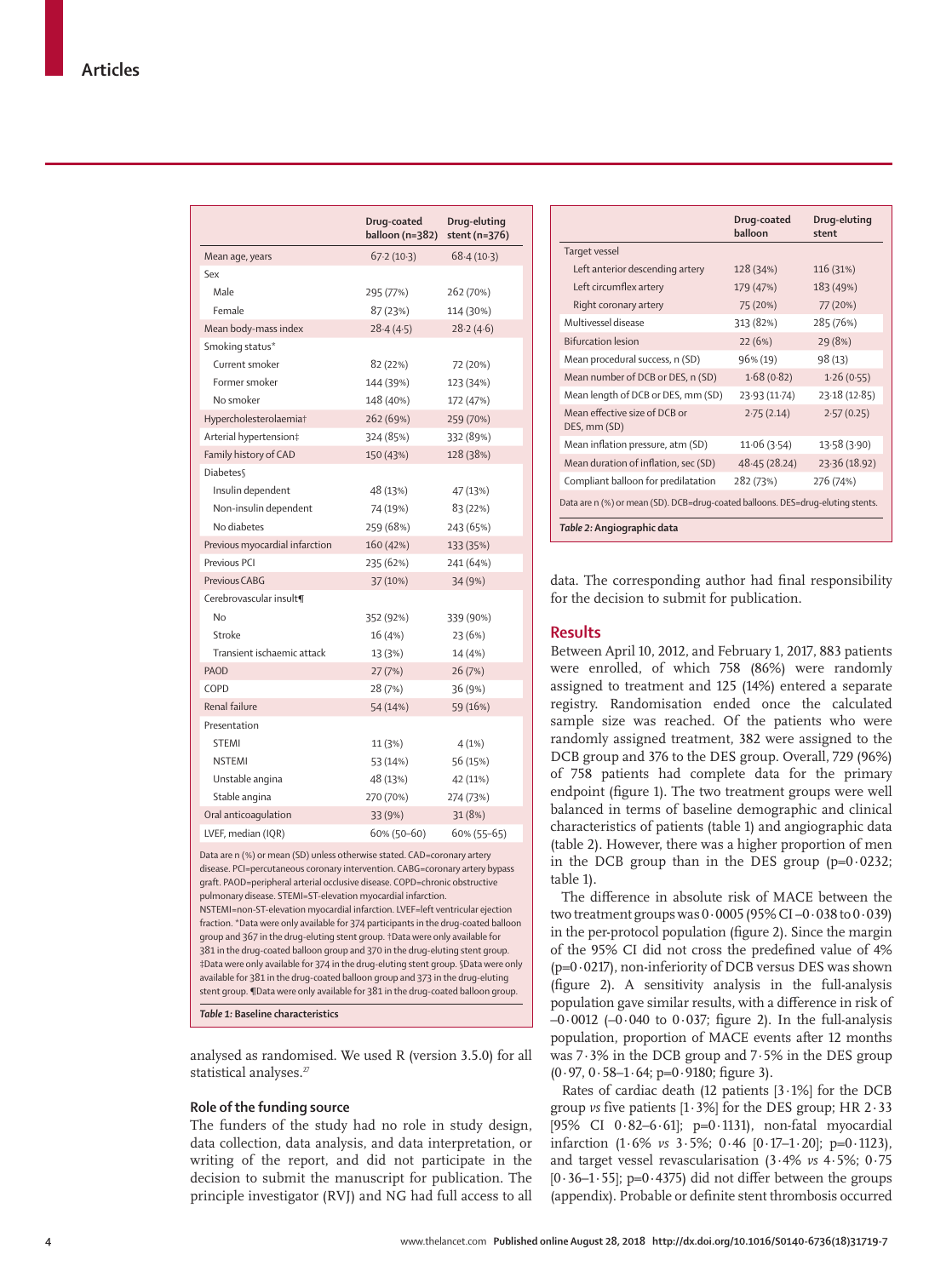in both treatment groups since stents were also implanted in patients in the DCB group, mostly in other parts of the coronary vasculature; however, rates were low and not statistically different between the DCB and DES groups (0·79% *vs* 1·60%; 0·73 [0·16–3·26]). There was no acute vessel closure in DCB lesions. Rates of major bleeding were low and similar between the DCB and DES groups (1·1% *vs* 2·4%; 0·45 [0·14–1·46]) and rates of the net clinical benefit were similar in the DCB and DES groups (7·9% *vs* 9·6%; 0·81 [0·50–1·32]). None of the subgroups showed strong differential effects between the treatment groups (interaction tests; figure 4).

MACE proportions after 12 months were generally higher in men than in women but were similar within both treatment groups (figure 4). The interaction did not differ between sex and treatment (interaction term 0·93  $[0.25-3.41]$ ; p=0.9127).

Within the two treatment groups, we did specific posthoc analyses regarding the combination of DCB with stents (DCB group) and the different stent types (DES group; perprotocol population; figure 5). In the DCB group, 19 (5·1%) patients were treated with a combination of DCB and stents in the index lesion (mostly DES). MACE rates for DCB and stents were numerically higher than for DCB only (DCB with stent *vs* DCB only, 15·8% *vs* 7·0%; HR 2·11 [95% CI  $0.62-7.19$ ]; p= $0.2306$ ). In the DES group, 94 (28%) of 341 patients were treated with paclitaxel-eluting stents, which had numerically higher MACE rates than did everolimus-eluting stents (12·8% *vs* 5·7%, HR 2·04  $[0.88-4.76]$ ; p=0.0987). The specific HR for the comparison between DCB and everolimus-eluting stents was 1·21  $(0.63-2.32; p=0.5751)$  and was  $0.52$   $(0.26$  to  $1.04;$ p=0·0649) for the comparison between DCB and paclitaxeleluting stents.

## **Discussion**

The BASKET-SMALL 2 trial showed the non-inferiority of DCB versus DES regarding clinical events in a large all-comer population undergoing PCI in native smallvessel coronary artery disease. After 12 months, MACE rates were low and similar between the groups.

The DCB technique is based on the interaction of a highly lipophilic drug with a coating matrix and allows for fast and homogenous drug delivery into the vessel wall. Although many devices exist on the market, balloons coated with paclitaxel and iopromide have shown favourable clinical results and are the most widely used to date.9 DCB is an established treatment option for the treatment of in-stent restenosis,<sup>5-8</sup> but, in native small-vessel coronary artery disease, the technique has been tested in smaller studies only.15,16 Advantages of DCB are the potential for favourable vascular remodelling after angioplasty in the absence of a stent, the theoretical lack of any stent thrombosis, and the option of shortening dual antiplatelet therapy to only 4 weeks. Possible limitations relate to the early days of interventional cardiology, in which the method of



#### *Figure 2:* **Major adverse cardiac events by study group**

Data are absolute difference in event rates between the DCB and DES groups. The p-value tests whether the absolute difference in rates is equal to the pre-defined non-inferiority margin (0·04). DCB=drug-coated balloons. DES=drug-eluting stents.



*Figure 3:* **Cumulative incidence rates for MACE**

Full analysis population. MACE=major adverse cardiac events. DCB=drug-coated balloons. DES=drug-eluting stents.

plain balloon angioplasty—at that time in the absence of dual antiplatelet therapy—was restricted by acute vessel closure due to elastic recoil and flow-limiting dissections.28 Therefore, in our study, rigorous lesion preparation according to established recommendations<sup>10</sup> to achieve an acceptable angiographic result before use of DCB was mandatory to avoid complications.

So far, only two randomised controlled trials have assessed the efficacy and safety of DCB versus DES in native small-vessel coronary artery disease.15,16 The PICCOLETO study<sup>15</sup> tested the effect of a paclitaxeleluting balloon (Dior; Eurocor, Bonn, Germany), in which the drug adhered to the roughened surface without matrix, compared with a first-generation paclitaxeleluting stent (Taxus Liberté) and was prematurely stopped after 57 patients were enrolled. The findings showed an increase in the primary angiographic endpoint (% diameter stenosis) in the DCB group versus the DES group after 6 months and also an increase in the combined clinical endpoint, which was mainly attributed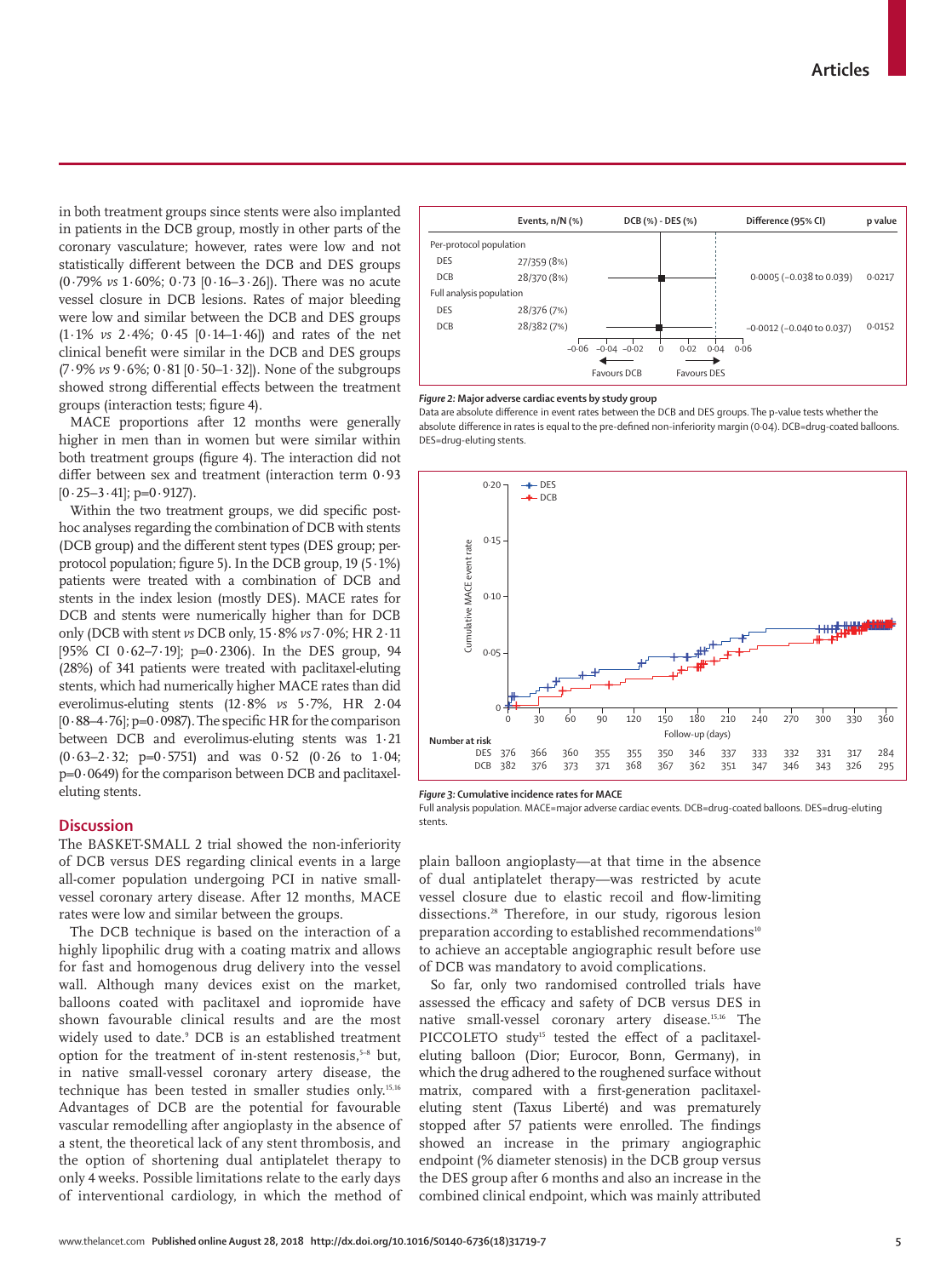

## *Figure 4:* **Subgroup analyses of MACE and hazard ratios**

Cox proportional hazards models were fitted with time-to-MACE as outcome and with patients censored at last observation if experiencing no event. All analyses were done on the full analysis population with the treatment group as assigned to patients at randomisation. MACE=major adverse cardiac events. DCB=drug-coated balloons. DES=drug-eluting stents. ACS=acute coronary syndrome.



*Figure 5:* **Cumulative incidence rates for MACE**

According to the actual treatment that patients received. MACE=major adverse cardiac events. DCB=drug-coated balloons. DES=drug-eluting stents.

to the type of DCB and the fact that geographical mismatch was not prevented.29 By contrast, the BELLO study<sup>16</sup> tested the efficacy of a paclitaxel-eluting balloon using urea as matrix (IN.PACT Falcon; Medtronic, Santa Rosa, CA, USA) against a first-generation paclitaxeleluting stent (Taxus Liberté) and enrolled 182 patients. The primary angiographic endpoint of non-inferiority regarding angiographic in-stent or in-balloon late loss after 6 months was met, and the combined clinical endpoint showed similar event rates for both groups after 6 and 36 months.<sup>30</sup> Although more than 95% of lesions were treated with optimal lesion preparation in BELLO, this measurement was true for only 25% of lesions in PICCOLETO. Therefore, the use of a DCB with favourable clinical data, the prevention of geographical mismatch and an optimal lesion preparation might have contributed to the positive result of BASKET-SMALL 2. The study was not powered to detect differences in the single components of the primary endpoint. The potential long-term benefit of DCB over permanently implanted stents might not be seen until after 2-5 years.<sup>30</sup> Long-term follow-up data of the current study are still being collected and will be reported in due time.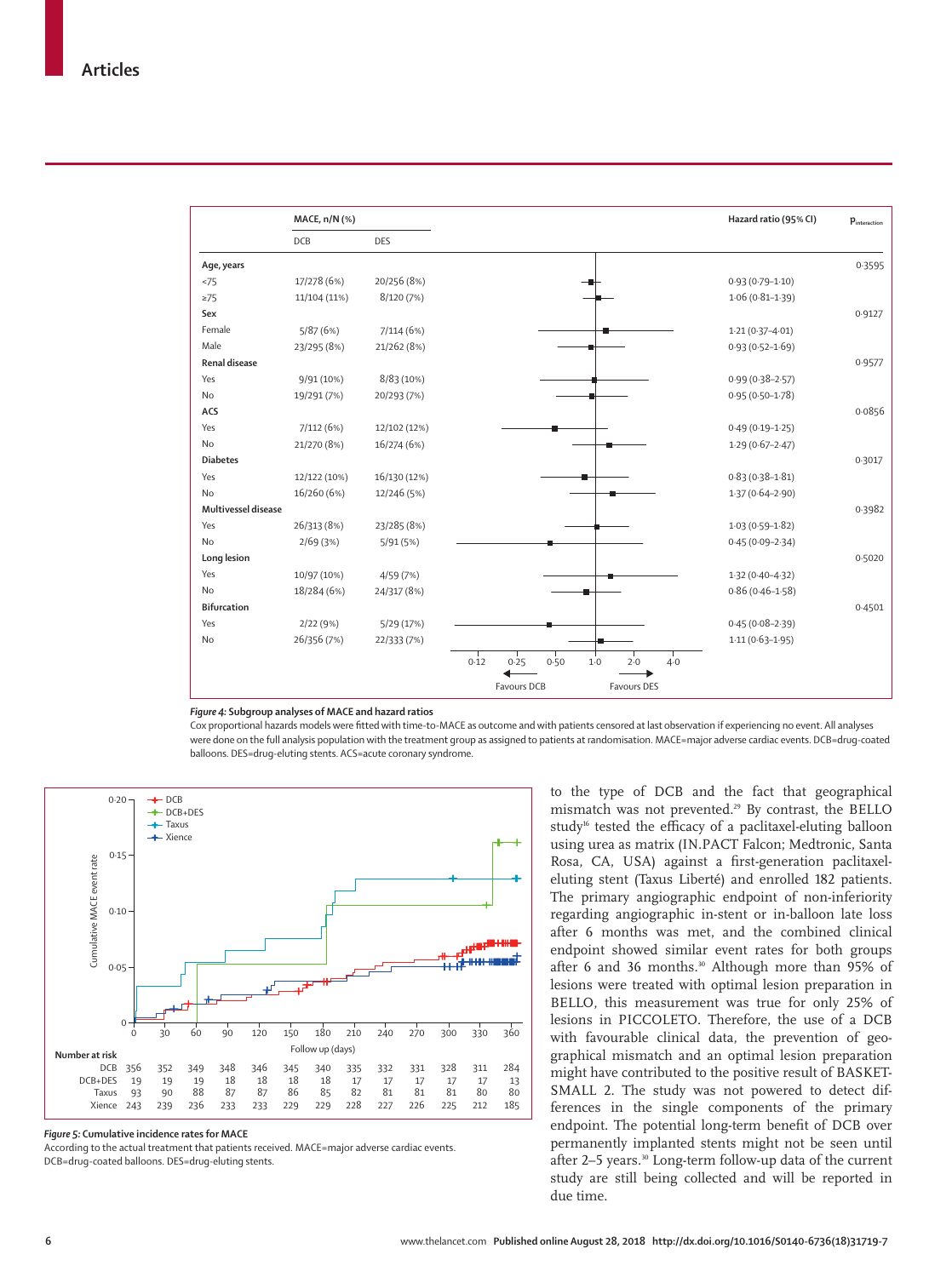Two distinct interventional treatment entities in our trial are of specific interest. The numerically (not significantly) higher event rate with the combination of DCB and stents might be explained by accidental angiographic mismatch and is consistent with previous data, wherein rates of restenosis increased when DCB were combined with BMS.14,15 Therefore, guidelines on DCB therapy advocate the use of DES in case of unplanned stent implantation,<sup>10</sup> and current generation limus-DES should be preferred.<sup>31</sup> However, the combination of DCB with stents in the same lesion should be avoided whenever possible. Second, the MACE rates of patients on DES who are receiving paclitaxel-eluting stents compared with that of patients receiving everolimus-eluting stents is consistent with previous non-randomised data.23,24 However, a randomised controlled pilot study in small-vessel coronary artery disease reported a numerically lower event rate for paclitaxel-eluting versus zotarolimus-eluting stents.<sup>32</sup> On the basis of our data, paclitaxel seems to be more efficient in the setting of the DCB than the DES technique.

DCB require a shorter dual antiplatelet therapy than do DES in stable patients (ie, 4 weeks only instead of 6 months), which might reduce the risk of major bleeding.10,19 The shorter duration of dual antiplatelet therapy might be of additional benefit, which was not accounted for in the current non-inferiority trial.

Our study has some limitations. First, the trial was initially designed with a second-generation paclitaxeleluting stent as comparator to the paclitaxel-eluting balloon to use the same drug and make comparisons possible. However, since the stent became unavailable during the study, the comparator was changed to an everolimus-eluting stent and the sample size was increased. Therefore, the trial was switched from a pure comparison of two different devices to a more comprehensive comparison of two interventional strategies. Second, there was an imbalance in sex distribution among the randomised groups, with more male patients randomly assigned to the DCB group than to the DES group. However, a specific analysis revealed that male patients had higher event rates than women did, thus underlining the efficacy of DCB and that there was no significant interaction between sex and treatment. Third, extrapolation of our findings to other types of DCB may not be justified. Finally, there was no routine angiographic follow-up in the study; therefore, event rates could have been underestimated. Since this was a clinical trial, there was no routine core-lab analysis of the angiographies at trial entry and at follow-up.

In summary, to our knowledge, BASKET-SMALL 2 is the first large randomised controlled trial testing the efficacy of a paclitaxel-iopromide-coated DCB versus second-generation DES in a large all-comer population regarding clinical endpoints. Our study showed that DCB are non-inferior to DES in lesions of small native coronary arteries regarding MACE up to 12 months, with similar event rates for both treatment groups. Therefore,

small native coronary artery disease might safely be treated with DCB after successful predilatation.

## **Contributors**

RVJ, NG, CK, and BS designed the study, collected and interpreted the data, and drafted the manuscript. AF, M-AO, NM, SM-W, GL, DW, JW, SR, MS, FM, AL, F-PS, CM, PR, and SO collected the data and critically revised the work for important intellectual content. MC designed the study and analysed the data. All authors approved the final version.

#### **Declaration of Interests**

RVJ has received lecture honoraria and travel support from B Braun. M-AO has received proctoring honoraria and travel support from Biosensors and research support from Terumo. NM has received speaker's honoraria from Edwards and Medtronic and consultant honoraria from Biotronik. GL is a medical user advisory board member for REVA Medical and has relationships with drug and device companies, including Terumo, Acrostak, Bionsensors, Boston Scientific, Abbott Vascular, Impuls Medical, and Orbus Neich. FM is supported by Deutsche Gesellschaft für Kardiologie, Deutsche Hochdruckliga, and Deutsche Forschungsgemeinschaft (SFB TRR 219), and has received grant support and personal fees from Medtronic and Recor Medical. AL has received speaker honoraria or served as a consultant for the following companies: Medtronic, St Jude Medical, Claret Medical Inc, Boston Scientific, Edwards Lifesciences, Symetis, and Bard, and holds stock options from Claret Medical, Emboline, and Transverse Medical. AL has also received grant support from Medtronic and Claret Medical and speaker honoraria from Novartis and Bayer. NG has received travel support from B Braun. BS is a shareholder of InnoRa GmbH and was named as co-inventor on patent applications submitted by Charité University Hospital, Berlin, Germany. All other authors declare no competing interests.

#### **Data sharing**

As secondary analyses are in progress, data collected for the study, including individual participant data and a data dictionary defining each field in the set, will not be made available to others.

#### **Acknowledgments**

The study was supported by Schweizerischer Nationalfonds zur Förderung der Wissenschaftlichen Forschung (32003B\_140956), Basel Cardiovascular Research Foundation, and B Braun Medical AG, Switzerland.

#### **References**

- 1 Windecker S, Kolh P, Alfonso F, et al. 2014 ESC/EACTS Guidelines on myocardial revascularization: The Task Force on Myocardial Revascularization of the European Society of Cardiology (ESC) and the European Association for Cardio-Thoracic Surgery (EACTS) developed with the special contribution of the European Association of Percutaneous Cardiovascular Interventions (EAPCI). *Eur Heart J* 2014; **35:** 2541–619.
- Schunkert H, Harrell L, Palacios IF. Implications of small reference vessel diameter in patients undergoing percutaneous coronary revascularization. *J Am Coll Cardiol* 1999; **34:** 40–48.
- 3 Moreno R, Fernández C, Alfonso F, et al. Coronary stenting versus balloon angioplasty in small vessels: a meta-analysis from 11 randomized studies. *J Am Coll Cardiol* 2004; **43:** 1964–72.
- Siontis GC, Piccolo R, Praz F, et al. Percutaneous coronary interventions for the treatment of stenoses in small coronary arteries: a network meta-analysis. *JACC Cardiovasc Interv* 2016; **9:** 1324–34.
- 5 Scheller B, Hehrlein C, Bocksch W, et al. Treatment of coronary in-stent restenosis with a paclitaxel-coated balloon catheter. *N Engl J Med* 2006; **355:** 2113–24.
- 6 Unverdorben M, Vallbracht C, Cremers B, et al. Paclitaxel-coated balloon catheter versus paclitaxel-coated stent for the treatment of coronary in-stent restenosis. *Circulation* 2009; **119:** 2986–94.
- 7 Rittger H, Brachmann J, Sinha AM, et al. A randomized, multicenter, single-blinded trial comparing paclitaxel-coated balloon angioplasty with plain balloon angioplasty in drug-eluting stent restenosis: the PEPCAD-DES study. *J Am Coll Cardiol* 2012; **59:** 1377–82.
- 8 Byrne RA, Neumann FJ, Mehilli J, et al. Paclitaxel-eluting balloons, paclitaxel-eluting stents, and balloon angioplasty in patients with restenosis after implantation of a drug-eluting stent (ISAR-DESIRE 3): a randomised, open-label trial. *Lancet* 2013; **381:** 461–67.